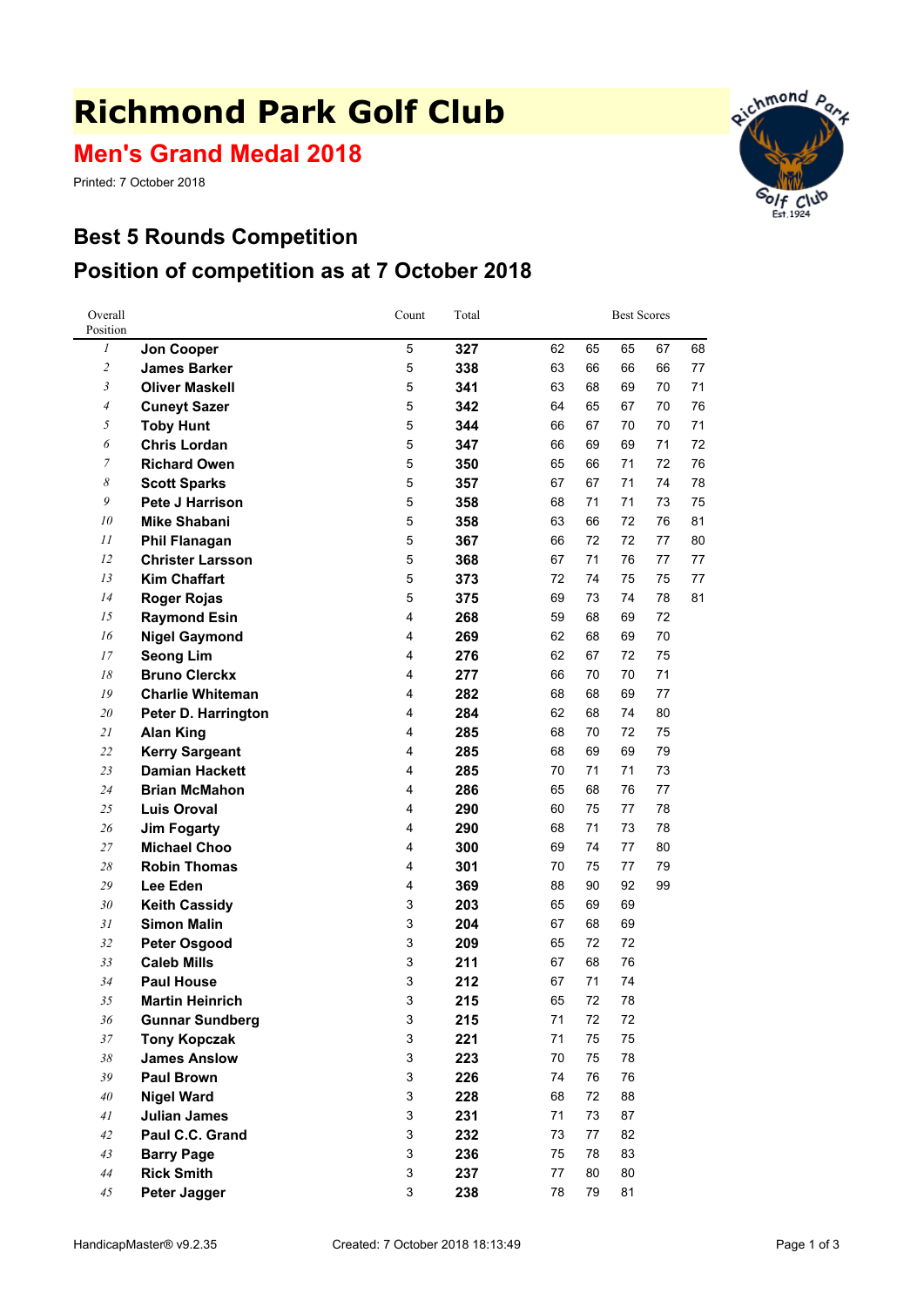| Overall<br>Position |                                       | Count          | Total    |          | <b>Best Scores</b> |
|---------------------|---------------------------------------|----------------|----------|----------|--------------------|
| 46                  | <b>Peter Needham</b>                  | $\overline{2}$ | 136      | 63       | 73                 |
| 47                  | <b>Nicholas Rogers</b>                | $\overline{2}$ | 137      | 68       | 69                 |
| 48                  | <b>Mark Laverty</b>                   | $\overline{2}$ | 137      | 68       | 69                 |
| 49                  | <b>Tamas Ladacs</b>                   | $\overline{2}$ | 138      | 67       | 71                 |
| 50                  | <b>Shaun DuPreez</b>                  | $\overline{2}$ | 138      | 68       | 70                 |
| 51                  | <b>Nathan Street</b>                  | $\overline{2}$ | 140      | 67       | 73                 |
| 52                  | <b>Anis Driaa</b>                     | $\overline{2}$ | 141      | 68       | 73                 |
| 53                  | <b>Tony Bergqvist</b>                 | $\overline{2}$ | 141      | 67       | 74                 |
| 54                  | <b>Habib Amir</b>                     | $\overline{2}$ | 143      | 71       | 72                 |
| 55                  | <b>Steve Cross</b>                    | $\overline{2}$ | 147      | 65       | 82                 |
| 56                  | <b>Jeremy Thompson</b>                | $\overline{2}$ | 148      | 74       | 74                 |
| 57                  | <b>Eelco Snijders</b>                 | $\overline{2}$ | 148      | 71       | 77                 |
| 58                  | <b>Jim Deissler</b>                   | $\overline{2}$ | 150      | 69       | 81                 |
| 59                  | <b>Adrian Wells</b>                   | $\overline{2}$ | 154      | 71       | 83                 |
| 60                  | <b>John Ahad</b>                      | $\overline{2}$ | 155      | 74       | 81                 |
| 61                  | <b>James Shine</b>                    | 1              | 59       | 59       |                    |
| 62                  | <b>Danny Deprez</b>                   | 1              | 65       | 65       |                    |
| 63                  | <b>Carl Latham</b>                    | 1              | 65       | 65       |                    |
| 64                  | <b>Henry Lindesay-Bethune</b>         | 1              | 65       | 65       |                    |
| 65                  | <b>Paul Hackett</b>                   | 1              | 66       | 66       |                    |
| 66                  | <b>Lee Tuck</b>                       | 1              | 67       | 67       |                    |
| 67                  | Jeremy Ryan                           | 1              | 68       | 68       |                    |
| 68                  | <b>Mike Murray</b>                    | 1              | 69       | 69       |                    |
| 69                  | <b>Stephen Mason</b>                  | 1              | 70       | 70       |                    |
| 70                  | <b>Liam Bridger</b>                   | $\mathbf{1}$   | 71       | 71       |                    |
| 71                  | <b>Lee Marshall</b>                   | 1              | 72       | 72       |                    |
| 72                  | <b>George Taylor</b>                  | 1              | 72       | 72       |                    |
| 73                  | <b>Joel Chang</b>                     | 1<br>1         | 72       | 72<br>73 |                    |
| 74<br>75            | <b>Luke Baker</b>                     | 1              | 73       | 73       |                    |
| 76                  | <b>Paul Graham Cook</b>               | 1              | 73       | 73       |                    |
| 77                  | <b>Paul Neuhardt</b><br>Davide Oddono | 1              | 73<br>73 | 73       |                    |
| 78                  | <b>Aidan Hurley</b>                   | 1              | 74       | 74       |                    |
| 79                  | <b>Jonathan Scriven</b>               | 1              | 74       | 74       |                    |
| 80                  | <b>Eric Lit</b>                       | 1              | 75       | 75       |                    |
| 81                  | Alexander Krasnenkov                  | 1              | 76       | 76       |                    |
| 82                  | <b>Greg Saunders</b>                  | 1              | 78       | 78       |                    |
| 83                  | <b>Martin Smith</b>                   | 1              | 79       | 79       |                    |
| 84                  | <b>John Rose</b>                      | 1              | 80       | 80       |                    |
| 85                  | Kamil Naidoo                          | 1              | 84       | 84       |                    |
| 86                  | Dave Fauré                            | 1              | 93       | 93       |                    |
|                     |                                       |                |          |          |                    |

#### **Notes:**

The best 5 rounds by each player count towards their total.

COUNT identifies the number of scores counting for each player.

Where players have the same total, players are ordered by best last 9 holes (summed using the players' best scores). If there is still <sup>a</sup> tie, the best last 6 holes are matched (then last 3 holes and finally best last hole, as required).